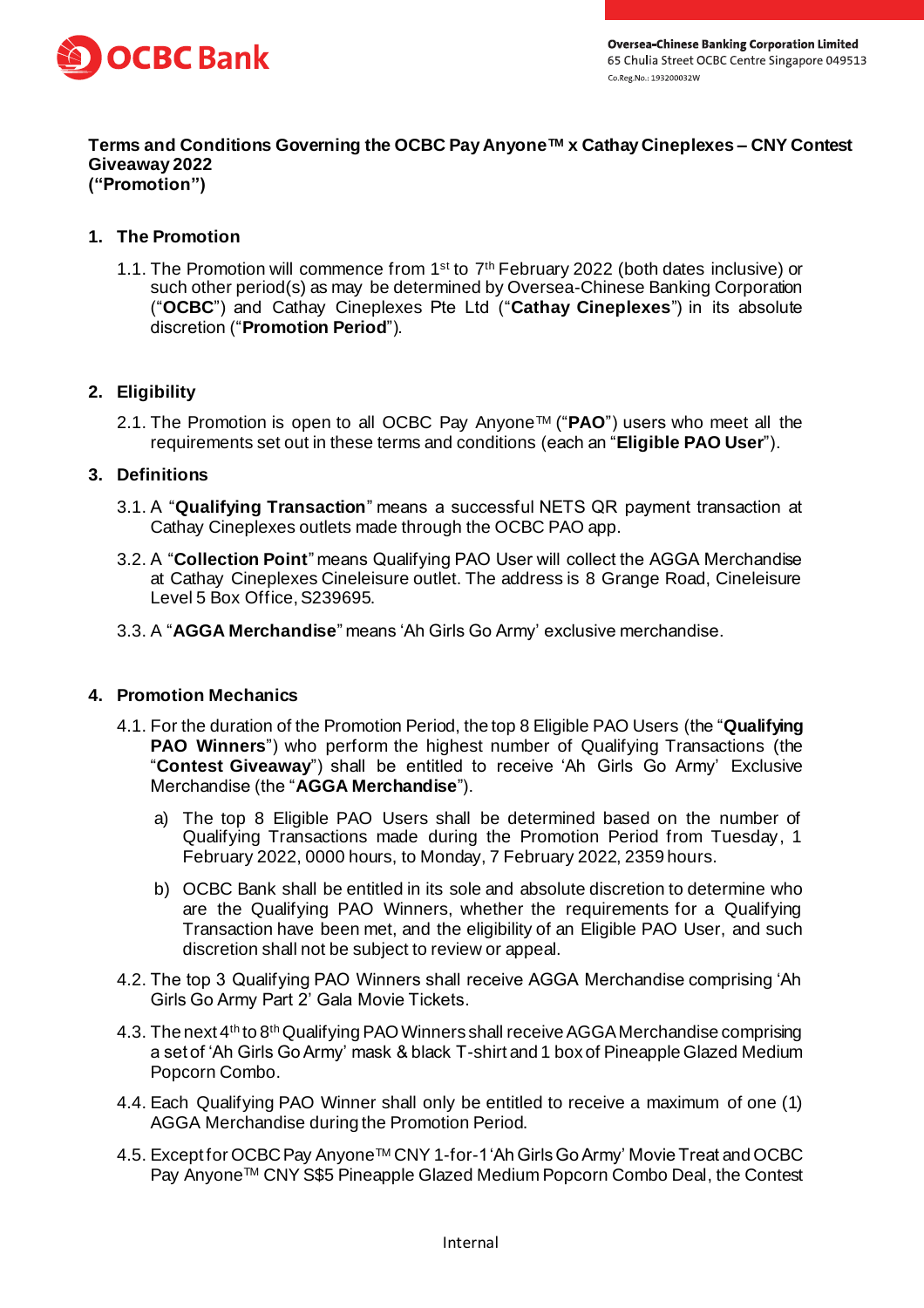

Giveaway is not valid in conjunction with any other privileges, promotions, or discount programs.

- 4.6. The Contest Giveaway is strictly non-refundable, non-transferable, and non-assignable.
- 4.7. Any disputes regarding the Promotion or services comprising or relating to the Contest Giveaway should be resolved directly with Cathay Cineplexes.
- 4.8. For the avoidance of doubt, any person entitled to the AGGA Merchandise but is subsequently found to be ineligible for the Contest Giveaway, OCBC Bank shall not be obliged or liable to award the AGGA Merchandise to another Eligible PAO User.
- 4.9. OCBC reserves the rights in its sole and absolute discretion to determine whether a transaction qualifies as a Qualifying Transaction during the Promotion. If OCBC in its sole and absolute discretion decides that any transaction is not to be considered as a valid Qualifying Transaction, the AGGA Merchandise will not be awarded to the Qualifying PAO User (as the case may be).

### **5. Contest Giveaway Fulfilment**

- 5.1. By participating in the Contest Giveaway, all Qualifying PAO Winners hereby authorize OCBC to use and disclose their names, contact details and/or any other identifying particulars to Cathay Cineplexes, insofar as it is necessary for the purpose of collecting the AGGA Merchandise and allowing Cathay Cineplexes to verify the identities of and contact the Qualifying PAO Winner.
- 5.2. OCBC will notify Qualifying PAO Users of their eligibility for the Contest Giveaway by email (the "**Email**") (or any other suitable means as OCBC may deem fit) within 7 business days from the end of Promotion Period.
- 5.3. Subject to the fulfillment of all the conditions specified in these Terms and Conditions to the absolute satisfaction of OCBC, the Qualifying PAO Winner will need to present the Email to a Cathay Cineplexes staff member upon collection of the AGGA Merchandise at the Collection Point.
- 5.4. OCBC reserves the right and at any time at its absolute discretion and without giving any reason or notice to withdraw, claw-back, cancel and/or invalidate AGGA Merchandise awarded to any customer without liability. A customer will not be entitled to any payment or compensation whatsoever in respect of such withdrawal, claw-back, cancellation or invalidation.